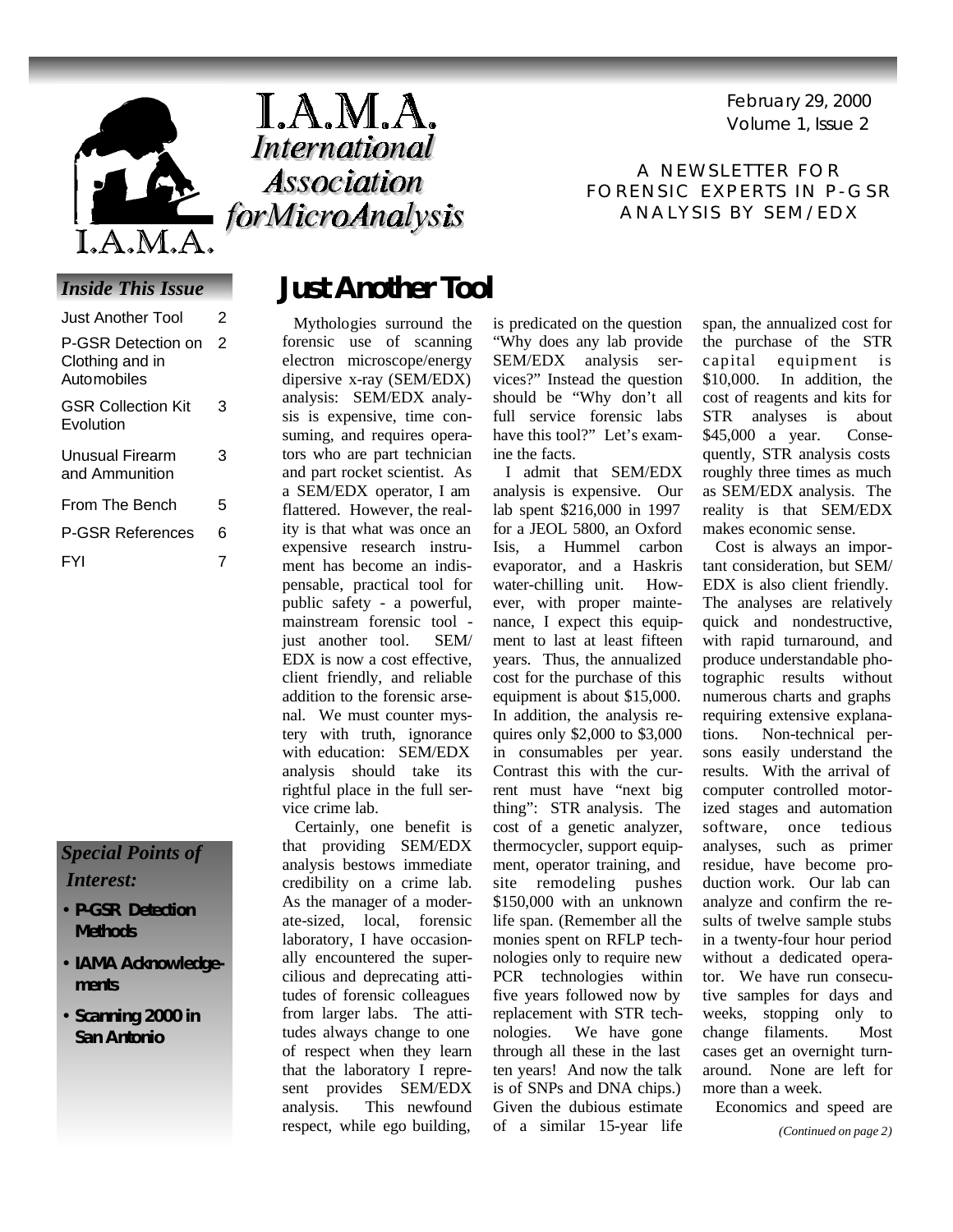

**"The criminalist does not attempt identification except as a prelude to his real function - that of individualizing. The real aim of all forensic science is to establish individuality, or to approach it as closely as the present state of the science allows. Criminalistics is the science of individualization.."**

*- Paul L. Kirk; Taken from the Article "The Ontogeny of Criminalistics" 1963*

# Page 2 **Just Another Tool, Continued**

### *(Continued from page 1)*

nothing without reliable results. General SEM/EDX analyses have an impeccable scientific pedigree. SEM/ EDX analysis has had and continues to have a distinguished and crucial role in industrial applications and materials research. The science in theory and practice is well established. This body of knowledge transfers well to the forensic sciences. In some cases, SEM/EDX analysis should be the forensic analysis of choice. For example, SEM/EDX primer residue results, though open to some interpretation, are qualitatively better than other elemental analyses such as AA or ICP-AES. The forensic SEM/EDX operator can target specific particles for elemental and image analysis. This data becomes key to an effective courtroom presentation. SEM/EDX analysis has

proven itself to be the primer residue detection technique of choice time and time again.

 Let's not overlook a primary concern of managers in the past: operator training and experience. The large capital investment and complexity of operation led many lab managers to assign a dedicated certified operator to each instrument. These highly trained technicians and scientists had to work with different kinds of sample media and instrument parameters for difficult analyses. This kind of experience took years to develop. Yet, improvements in instrument design and the routine nature of some forensic applications now require less training, experience, and versatility from operators. We should not underestimate the necessity for expert knowledge in the chemical and physical theory underlying SEM/EDX analysis. However, mastering scientific principles takes less time than achieving application skills. We can teach forensic production methods of the SEM/ EDX to someone of average technical aptitude in a few days. Managers, thus, have greater flexibility in human resource decisions. Operator training is not the policy issue it once was.

 It is time to overcome the archaic, philistine mythologies surrounding adopting SEM/EDX analysis. Forensic labs need every cost effective, client friendly, and reliable tool at their disposal to help reconstruct the truth. Lab managers must provide this indispensable capability to their scientists. Managers have no excuse not to do so.

Timothy C. Fallon Crime Lab Manager Bexar Co. Crime Laboratory

# **P-GSR Detection on Clothing and in Automobiles**

 The methods for detecting primer gunshot residue (P-GSR) on the hands of individuals who have discharged a firearm have been well established in forensic laboratories the world over. Undoubtedly, the most efficient means for identifying the elemental primer components of discharged ammunition cartridges is by automated SEM/EDX analysis. However, little has been documented regarding the identification of P-GSR on the clothing of individuals suspected of discharging a

firearm. Furthermore, even less has been documented with regard to the detection of P-GSR in the interior of vehicles.

 In numerous criminal cases submitted to the Trace Evidence section, I have successfully identified P-GSR by automated SEM/EDX on the clothing of individuals suspected of discharging a firearm but whose hand samplings were negative for P-GSR particles. Additionally, I have successfully detected P-GSR in the interior of many automobiles involved in shooting incidents. The sampling technique used is the same as that for detecting P-GSR on the hands, with only slight modifications depending on the particular items in question.

 The collection apparatus used to perform this analysis are commercially available sample vials with removable caps containing an SEM/ EDX aluminum mount (stub) with double-sided adhesive carbon tape affixed. The questioned items are *(Continued on page 3)*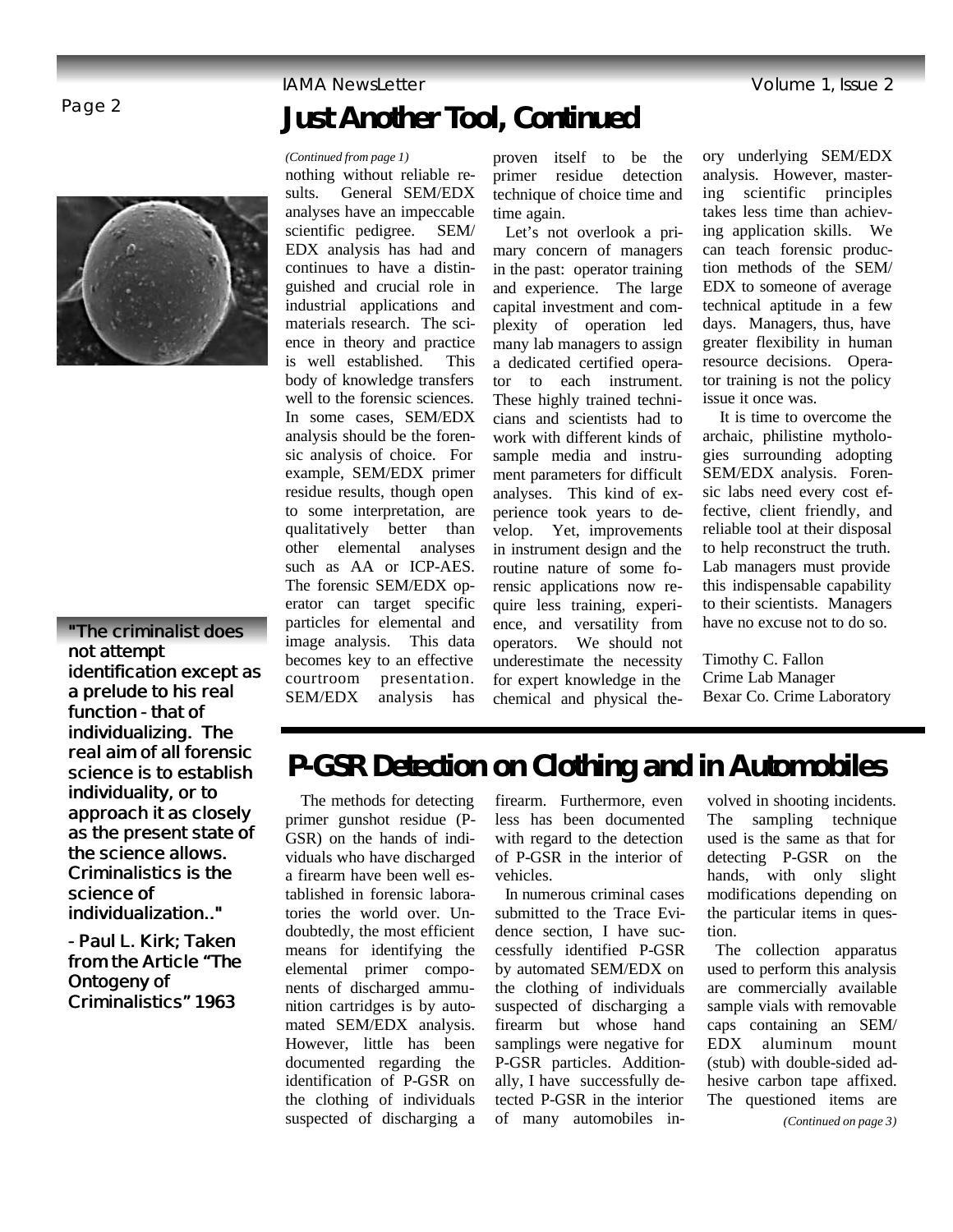### **IAMA NewsLetter Contract Contract Contract Contract Contract Contract Contract Contract Contract Contract Contract Contract Contract Contract Contract Contract Contract Contract Contract Contract Contract Contract Contrac**

## **P-GSR Detection...Continued**

### *(Continued from page 2)*

segmented into areas and the vial containers are appropriately labeled to reflect these sampling areas. The same dabbing technique used for sample collection from the hands is then applied to the segmented areas until the adhesiveness of the carbon tape is lost. A micro-thin coat of carbon is applied to the aluminum sampling stubs prior to analysis in order to improve electrical conductivity and ultimately improve P-GSR particle detection and identification.

 The detected P-GSR particles are classified on the basis of morphology and elemental composition. These classifications are described as being either unique or indicative with respect to known manufactured primer ingredients, published articles, cases studies and relative environmental abun-

dance. P-GSR particles identified as containing lead, barium and antimony, or containing barium and antimony are considered unique only to P-GSR, along with the appropriate morphology. Those particles containing lead and barium or lead and antimony are classified as being indicative of P-GSR but also found in other sources.

 Positive results obtained by this method of detection and classification are reported as indicating a likely association that the questioned items were in contact with a discharged firearm or in close proximity to a discharged firearm. Obviously, it could be argued that the P-GSR particles were deposited days or perhaps months prior. Although this may be possible, it is not unreasonable to assume that P-GSR can be removed by general laundering of clothes or by repeated contact with automobile interiors. In addition, I am currently unaware of any study that establishes the exact time interval after which P-GSR particles can no longer be detected on the hands or on objects.

 In conclusion, P-GSR can be readily detected and identified on clothing and in automobile interiors with the same simple sampling techniques as those used for collecting P-GSR from the hands. The results obtained prove to be a valuable investigative tool in reconstructing the possible events of a firearms related crime and should not be overlooked by forensic scientists.

Michael V. Martinez, MSFS Trace Evidence Analyst Bexar Co. Crime Laboratory



**"If evidence has been properly gathered and preserved, a mistake in interpretation may always be corrected. If the facts required for a correct interpretation are not preserved, the mistake is irreversible."** 

*-Alan R. Moritz; Quoted in "The Pathology of Trauma" 2nd Edition, Edited by J.K. Mason, pg. 227*

# **GSR Collection Kit Evolution**

 The West Virginia State Police Forensic Laboratory conducts automated gunshot residue particle analysis and classification on adhesive tape samples for all law enforcement agencies in the state. The CamScan system used today was the first one in the nation (1985) offering this capability.

 The Trace Evidence section of the laboratory, after inquiring and assessing other collection kits, designed a three sample kit using  $\frac{3}{4}$  inch carbon stubs labeled right hand, left hand,

and face with conventional double sided tape (Scotch 665). An instruction sheet was developed along with a data sheet that asked about the time lapse between the shooting and collection, the subject's occupation, and activities before the collection. A search warrant to obtain these samples is deemed unnecessary because of the exigent circumstances associated with lose of GSR evidence over time and activity as well as the un-intrusive nature of the collection. In 1993, carbon

conductive adhesive tapes (c-tape) were introduced into the kits. Using c-tape greatly reduced sample preparation and eliminated the question of cross contamination during any carbon-coating procedure. The brittle nature of the carbon stubs was overcome in 1994 when  $\frac{3}{4}$  inch aluminum stubs were customized to replace them. In 1997, a purer grade of aluminum stock was adopted to remove the stray heavy metal alloy particles occasionally en-

*(Continued on page 4)*

### Page 3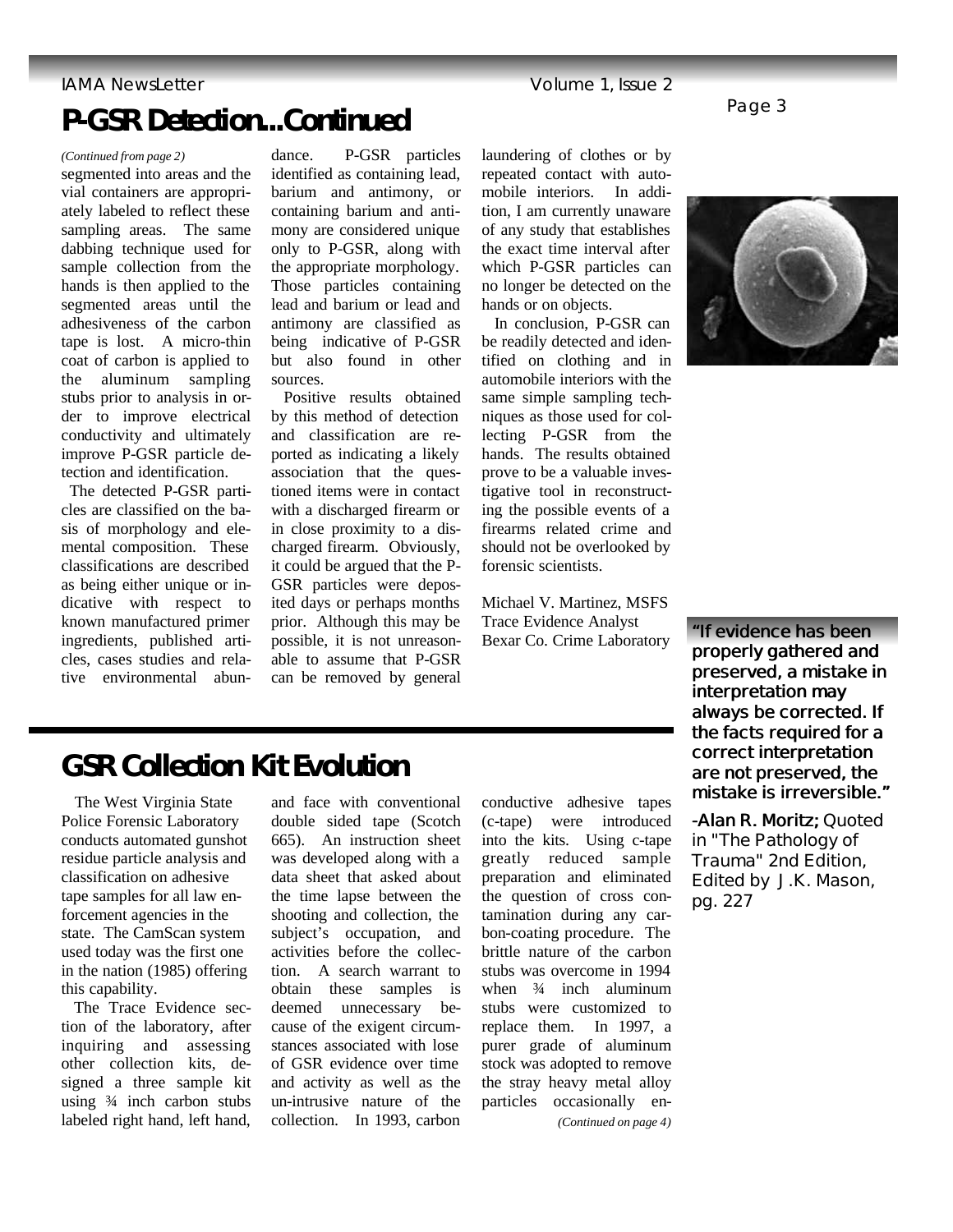### Page 4

**"I think that a particle must have a separate reality independent of the measurements. That is an electron has spin, location and so forth even when it is not being measured. I like to think that the moon is there even if I am not looking at it."** 

*-Albert Einstein*

# **GSR Collection Kit Evolution…Continued**

*(Continued from page 3)* countered.

 The current kit and materials continue to perform efficiently for collection and examination. A sampling tip offered during instruction

on collection techniques includes the flexing of the subject's skin folds of the knuckles and palms. By exposing the sheltered surface, which is normally wrinkled, trapped GSR particles may

be recovered over longer time periods.

J. R. Giacalone, MSFS Criminalist VI West Virgina State Police Forensic Laboratory

# **Unusual Firearm and Ammunition**

 A person came through our office as a suicide by GSW and as with all our GSW cases a gunshot residue kit was collected from the decedent's hands. Our forensic pathologist notified me that the weapon used was a "zip" gun and that he had seen a green halo around the entry site on the clothing so he requested that the GSR kit be analyzed. I analyzed the GSR kit using a SEM/EDS with Oxford Isis automated software and some interesting particles were found on the samples; 1)BaCaSi, 2) BaCaSiSn, 3)BaCaSiPb, 4) PbSnBa several of each type were found. The particles were mostly concentrated on the left hand sample and the majority of their morpholo-

gies were spherical. These were curious particles, what conclusion could I come to since some of particles were unique but rare and also in the presence of particles that are not usually considered GSR. I then requested that the "zip" gun, expended cartridge and ammunition be brought to our laboratory for examination (see Fig A and B).

 The dimensions of the "zip" gun are ¼ inch wide, inside diameter and 17 inches long when the pipe with the cartridge is inserted into the T fitting shown. The ammunition is .25 caliber and made in the Czech Republic. After scraping the inside of the expended cartridge SEM/EDS analysis revealed particles of a similar elemental composi-

tion to that on the hand samples, confirming the hand sample source. Possibly the green halo seen on the clothing at the entry site was due to the diameter of the pipe being greater than that of the bullet, therefore the gun powder was able to get ahead of the bullet.

 An interesting case of gunshot residue, revealing another profile of ammunition infrequently seen and an unusual deposition of gun powder on the clothing possibly due to the mechanics of a "zip" gun.

Debra K. Kowal Senior Criminalist Los Angeles Co. Coroner's **Office** 

1/19/2000 11:56

1/19/2000 11:37 **Fig. A**

**"Zip" Gun with Detonated Cartridge in Place**

**Fig. B .25 Caliber Ammunition from the Czech Republic**

# **In Theory...**

*This section of the newsletter is dedicated to short theoretical information specifically related to scientific theory, scientific information, or scientific trivia as it related to P-GSR. Look for this section in the next edition of IAMA*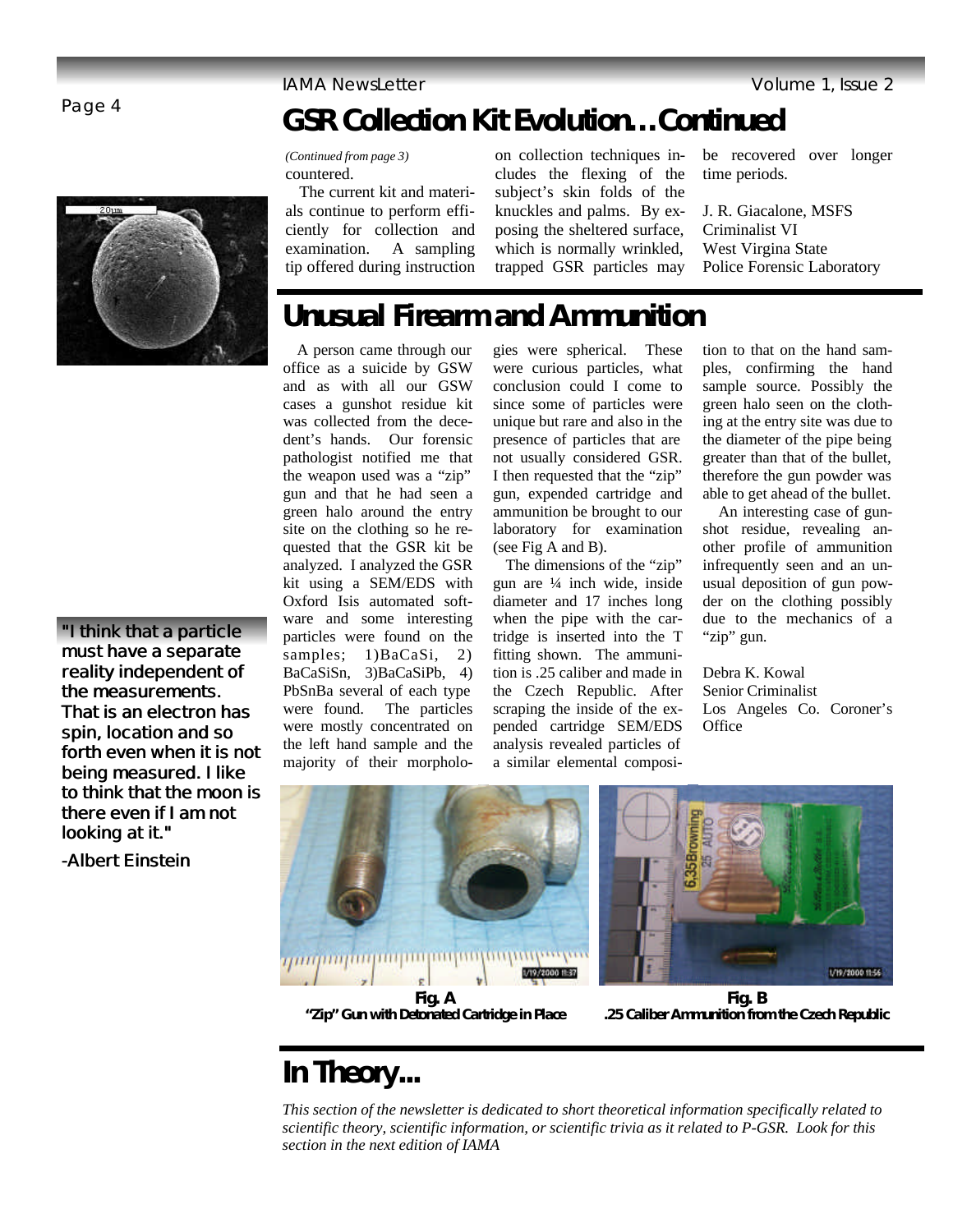### IAMA NewsLetter Volume 1, Issue 2

# **From The Bench**

Page 5

*"FROM THE BENCH" is a section of the newsletter intended to provoke conversation, address new concerns, express opinions and, hopefully, provide insight into the new and old. Therefore, the opinions of the contributors are not necessarily that of the editors or other contributors.*

 I asked a simple question and received the simple answer, "NO". The answer was in response to a question posed to a firearms examiner in our lab. "Have you seen any lead-free ammunition in any case work recently?" To be honest I was not surprised.

 There has been a "scare" of sorts regarding SEM/ EDX and lead-free ammunition. The question is "Can SEM/EDX detect Primer Gunshot Residue (P-GSR) from lead-free ammunition?" Perhaps. Granted. much work must be done before we can raise our hands in victory or lower our arms in defeat. Obviously, the future of SEM/ EDX analysis with regard to lead-free ammunition should be looked at very closely.

 Newer automated EDX systems suited for P-GSR do allow a great deal of operator control. We have the ability to define the type of particle analyzed in an automated environment. This includes size, shape, percent composition and classification. Let's not forget that SEM/EDX systems allow for a low limit of detection and the ability to analyze

morphology. Unfortunately, very few brands of lead-free ammunitions have been defined under these terms for SEM/EDX and they are continually evolving. This is the problem.

 In order to address this concern, our laboratory has decided to undertake a leadfree ammunition study. I intend to define consistencies in the components of commercially available leadfree primers and will be able to define the parameters for lead-free P-GSR analysis. The experience will no doubt raise awareness as well as new questions regarding our analytical approach and interpretation of lead-free P-GSR by SEM/ EDX. However, there is no reason to suspect that SEM/ EDX will be left completely for a new analytical technique in response to leadfree ammunition.

 It has been suggested that identification of organic components from the propellant and primer be used instead of SEM/EDX. I believe that a combination of techniques, identifying for organic composition and elemental composition, will be the most effective way to analyze for lead-free ammunition. But there still is a lot to be said with regard to the identification of morphology and composition of P-GSR particles by SEM/EDX alone.

 Much has been said about the use of lead-free ammunition and the simple truth is that I have not seen such a trend in my region. It is understood that there are regional differences in the prevalence of lead-free ammunition. However, when I do start to see lead-free ammunition in case work, I will be able to give the same valuable information to the investigation as I already do for lead based ammunitions.

James D. Garcia, MSFS Sr. Trace Evidence Analyst Bexar Co. Crime Lab



**"We have a criminal jury system which is superior to any in the world; and its efficiency is only marred by the difficulty of finding twelve men every day who don't know anything and can't read."**

*-Mark Twain*

### **Acknowledgements**

*We have added this section of the newsletter to show our appreciation for those individuals who have contributed much of there time and energy in the success of this newsletter.*

**Jay W. Walker, Jr.:** *Tri-Tech,Inc*. Thank you Jay for the great IAMA logo and newsletter publcation.

**Henry Hollyday:** *Bexar Co. QA/QC Manager.* Thanks Henry for the time you spent in the great editing of the IAMA newsletter.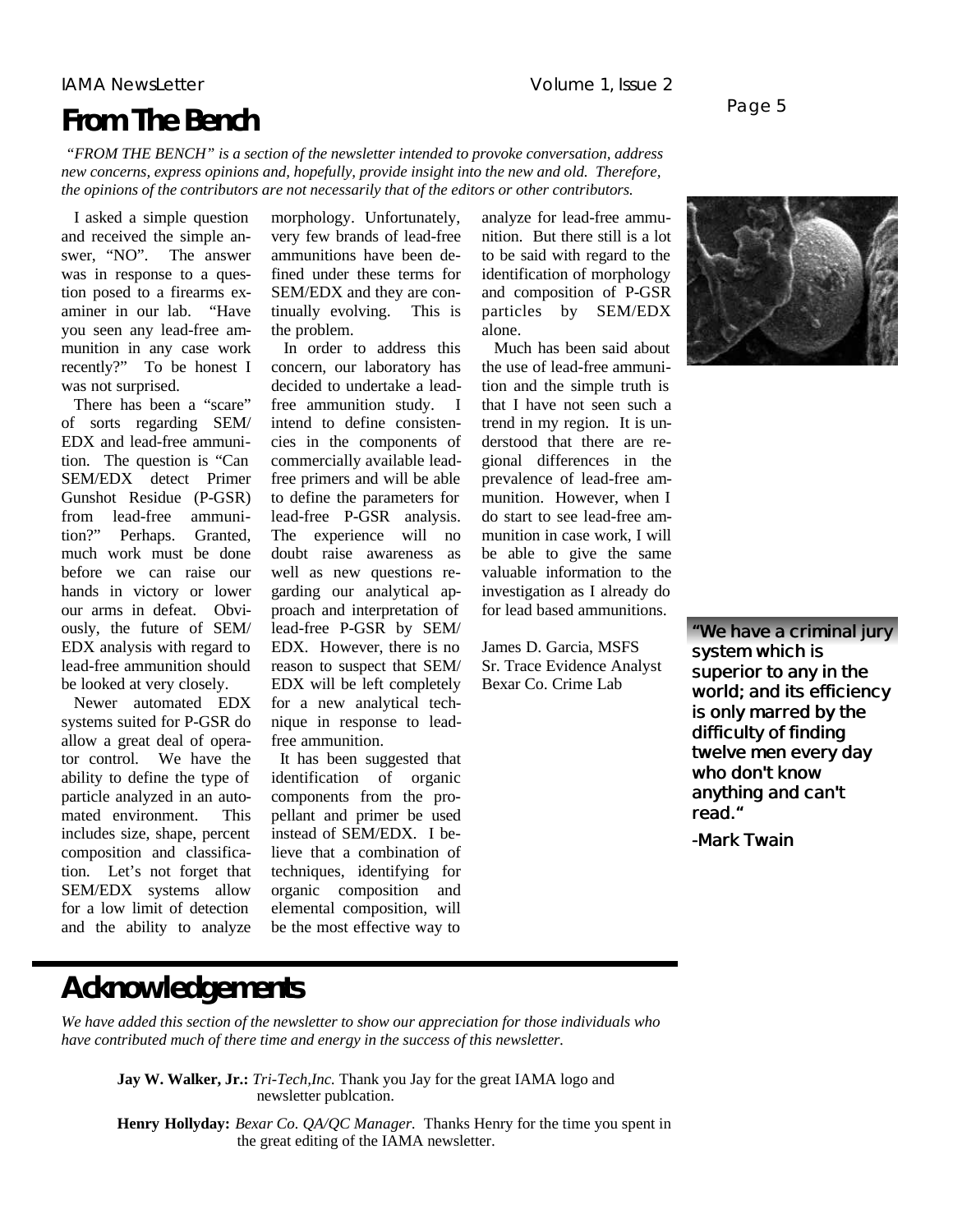### Page 6



### **"The great tragedy of science - the slaying of a beautiful hypothesis by an ugly fact."**

*-Thomas Huxley*



# **Articles and Books of Interest...**

*This section of the newsletter is dedicated to articles and books pertaining to P-GSR and SEM/ EDX analysis. Further additions will be added in upcoming issues. If you would like to contribute to this section please contact us and we will add them to this section.* 

- 1. The Particle Atlas Vol.3, 2nd Ed. Particle No. 512 p.758 Ann Arbor Science Publishers 1973 by W.C. McCrone and J.G. Delly
- 2. Forensic Science Handbook, Volume II; by Saferstein (selected topics).
- 3. Instrumental Methods of Analysis, 7<sup>th</sup> Ed. Chapters 13 "X-RAY METHODS" by Willard, Merritt, Dean, and Settle
- 4. Forensic Science An Introduction to Criminalistics Chapter 14 "Toolmarks and Firearms" by DeForest, Gaensslen, and Lee
- 5. Scanning Electron Microscopy; Applications to Materials and Device Science; Chapter # 1, by P. R. Thornton
- 6. The Scanning Electron Microscope; Part 1, The Instrument; by C. W. Oatley, F. R. S.
- 7. "Gunshot Residue Analysis A Review", JFS 1997;42(4):553-570 by Meng, H H et. al.
- 8. "Survey of Gunshot Residue Analysis in Forensic Science Laboratories" JFS 1990;35(5):1087-1095 by DeGaetano, D. et. al.
- 9. "Evaluation of instrumental Parameters for Automated Scanning Electron Microscopy/Gunshot Residue Particle Analysis" JFS 1991;36(2):331-342 by Germani, M. S.
- 10. "Semi-Automatic Detection of Gunshot Residue (GSR) by Scanning Electron Microscopy and Energy Dispersive X-Ray Analysis (SEM/EDX)" Scanning Electron Microscopy 1982;I:107-114 by Gansau and Becker
- 11. "A Field Kit for Sampling Gunshot Residue Particles" JFS 1982;27(3):671-676 by Tassa, M. et. al.
- 12. "Suicide Reconstruction by Glue -Lift of Gunshot Residue" JFS 1984;29(3):843-864 by Basu, S. et. al.
- 13. "Fundamental Studies of Gunshot Residue Deposition" JFS 1997;42(4):571-581 by Basu, S. et. al.
- 14. "Detection of Gunshot Residues on Hands by Scanning Electron Microscopy" JFS 1977;22(2):279-287 by Andrasko, J. and Maehly, A. C.
- 15. "Gunshot Residue Particles Formed By Using Different Types of Ammunition in the same Firearm" JFS 1991;36(4):1020-1026 by Zeichner, A. et. al.
- 16. "The Form of Gunshot Residue is Modified by Target Impact" JFS 1989;34(4):808-822 by Burnett
- 17. "Analysis of Primer Residue form CCI Blazer® Lead Free Ammunition by Scanning Electron Microscopy/Energy Dispersive X-Ray" JFS 1995;40(1):27-30 by Harris
- 18. "Identification of Ammunition from Gunshot Residues and Other Cartridge Related Materials- A Preliminary Model Using .22 Caliber Rimfire Ammunition" JFS 1998;43(2):324-328 by Wrobel et. al.
- 19. "The Identification of Gunshot Residue Particles from Lead-Free Sintox Ammunition" JFS 1994;39 (2):532-536 by Gunaratnam and Himberg
- 20. "The Contribution of Trace Elements from Smokeless Powder to Post Firing Residues" JFS 1998;43 (1);90-96 by Miyauchi et. al.
- 21. "American Lead-Free 9mm-p Cartridges" AFTE Journal 1995;27(2):142-149 by Haag
- 22. "Particle Analysis for the Detection of Gunshot Residue. I: Scanning Electron Microscopy/Energy Dispersive X-Ray Characterization of Hand Deposits from Firing" JFS 1979;24:409-422 by Wolten et. al.
- 23. "Particle Analysis for the Detection of Gunshot Residue. II: Occupational and Environmental Particles" JFS 1979;24(2):423-430 by Wolten et.al..
- 24. "Particle Analysis for the Detection of Gunshot Residue. III: The Case Record" JFS 1979;24(4):864- 869 by Wolten et.al.
- 25. "On the Mechanism of Gunshot Residue Particle Formation" JFS 1980;25(3):533-545 by Wolten and Nesbitt